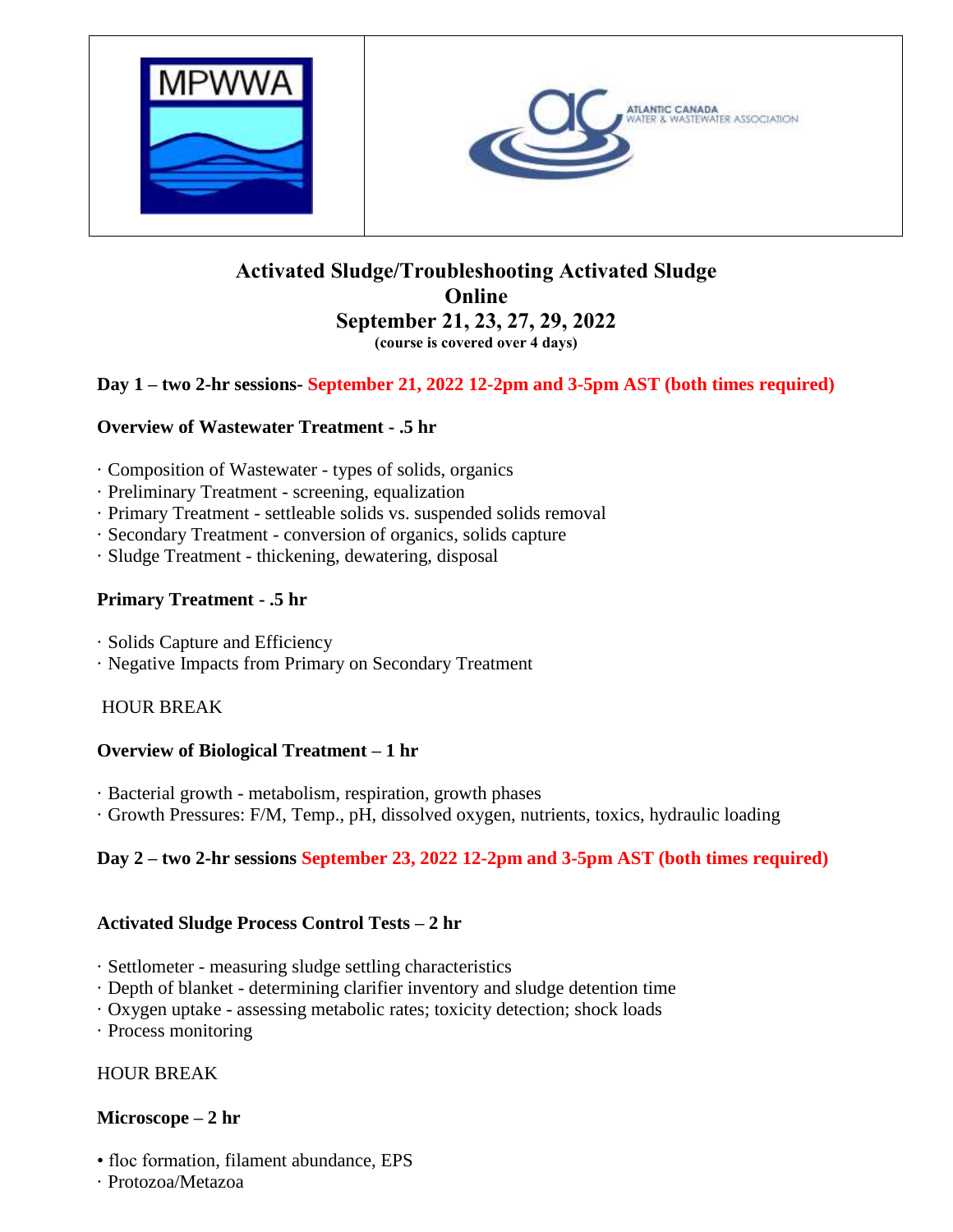#### **Day 3 – two 2-hr sessions September 27, 2022 12-2pm and 3-5pm AST (both times required)**

#### **Controlling Return Sludge Flow – 1 hr**

- · RSF strategies
- · Optimizing clarifier capacity
- · Controlling clarifier inventory

#### **Controlling Waste Sludge Flow – 1 hr**

- · MCRT/Sludge age
- · F/M
- · Sludge yield
- · Controlling sludge inventory
- · Wasting strategies

Hour Break

#### **Controlling Aeration – 2 hr**

- · Monitoring, D.O. probes
- · Mixing
- · Oxygen demand organic, nitrification, endogenous respiration
- · D.O. deficiency

#### **Day 4 – one 2-hr session September 29, 2022 12-2pm AST (both times required)**

#### **Nutrient Management – 1 hr**

- ° Nutrients ammonia, phosphorus, various types used
- ° Nitrogen managing considerations
- ° Nitrification/Denitrification
- ° Nutrient management plan

#### **Troubleshooting Overview of Activated Sludge Problems – 1 hr**

- · Poor floc formation
- · Foaming
- · Rising sludge
- · Toxicity
- · Rapid settling, turbid effluent
- · Slime bulking
- · Filamentous bulking short-term and long-term control

#### **PRESENTER:**

Rick Marshall specializes in start-up, optimizing, and troubleshooting of wastewater and water treatment facilities, along with work in producing O & M manuals, troubleshooting guides, SOPs and other technical documents. He has over 35 years of experience in industrial (Pulp &Paper, various types of food processing, chemical, refinery) and municipal treatment systems. He has dealt with a variety operating problems ranging from sludge settling problems, floc formation problems, biomass toxicity, effluent toxicity, foaming and floating sludge problems.

#### **CONTACT INFORMATION:**

Registration can be made by faxing or mailing the registration form on the reverse of this page. For further information, Clara Shea at 902-434-8874.